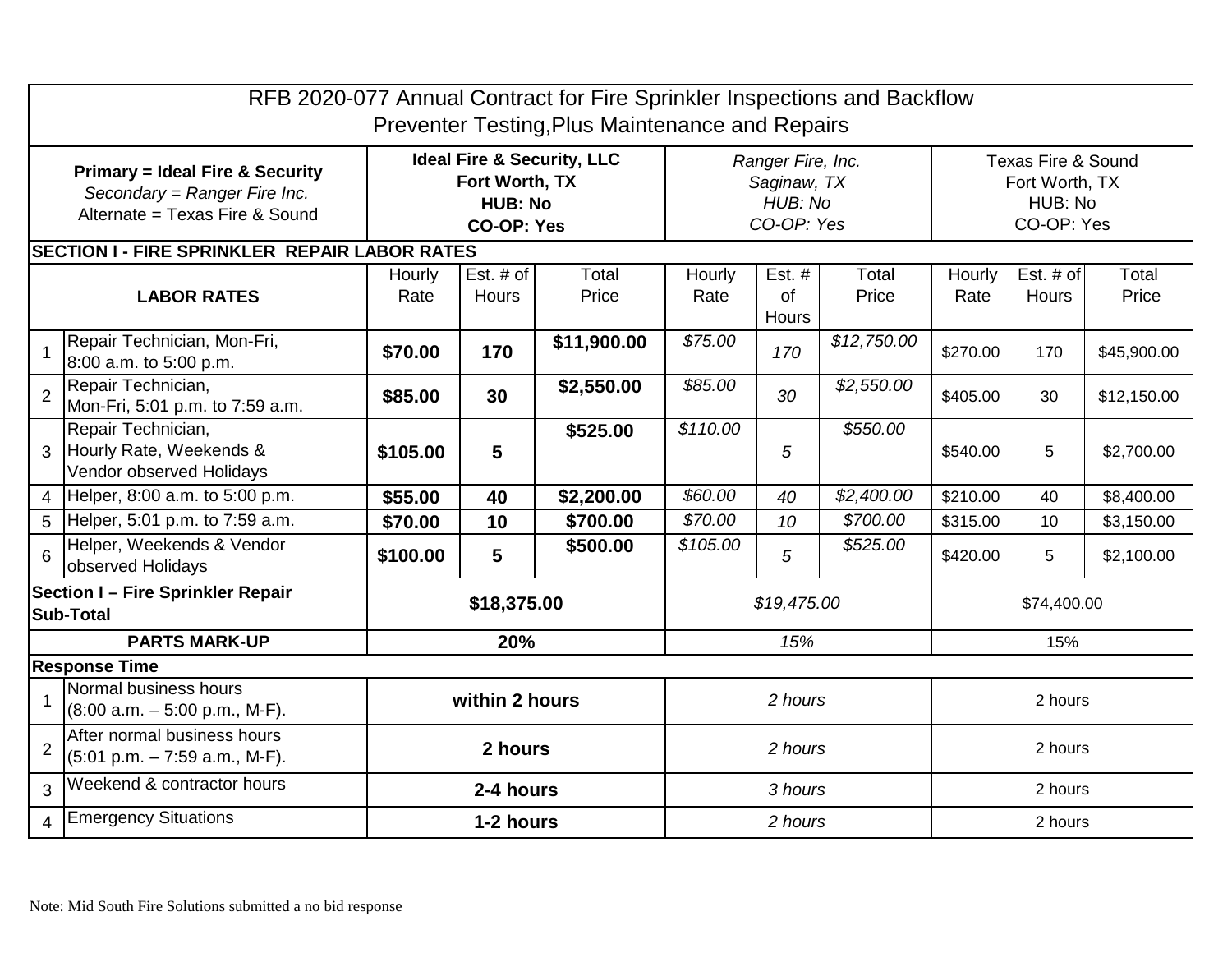| RFB 2020-077 Annual Contract for Fire Sprinkler Inspections and Backflow<br>Preventer Testing, Plus Maintenance and Repairs |                                             |                                                                                                |    |            |                                                           |    |            |                                                               |    |            |
|-----------------------------------------------------------------------------------------------------------------------------|---------------------------------------------|------------------------------------------------------------------------------------------------|----|------------|-----------------------------------------------------------|----|------------|---------------------------------------------------------------|----|------------|
| <b>Primary = Ideal Fire &amp; Security</b><br>Secondary = Ranger Fire Inc.<br>Alternate = Texas Fire & Sound                |                                             | <b>Ideal Fire &amp; Security, LLC</b><br>Fort Worth, TX<br><b>HUB: No</b><br><b>CO-OP: Yes</b> |    |            | Ranger Fire, Inc.<br>Saginaw, TX<br>HUB: No<br>CO-OP: Yes |    |            | Texas Fire & Sound<br>Fort Worth, TX<br>HUB: No<br>CO-OP: Yes |    |            |
|                                                                                                                             | <b>SECTION II - BACKFLOW PREVENTER</b>      |                                                                                                |    |            |                                                           |    |            |                                                               |    |            |
| 1                                                                                                                           | Inspection of Backflow Preventer Rate:      | \$70.00                                                                                        | 75 | \$5,250.00 | \$75.00                                                   | 75 | \$5,625.00 | \$70.00                                                       | 75 | \$5,250.00 |
| <b>SECTION II - Backflow Preventer</b><br><b>Inspection Sub-Total:</b>                                                      |                                             | \$5,250.00                                                                                     |    |            | \$5,625.00                                                |    |            | \$5,250.00                                                    |    |            |
|                                                                                                                             |                                             |                                                                                                |    |            |                                                           |    |            |                                                               |    |            |
| <b>SECTION III - FIRE SPRINKLER INSPECTIONS</b>                                                                             |                                             |                                                                                                |    |            |                                                           |    |            |                                                               |    |            |
| <b>Building Location</b>                                                                                                    |                                             | <b>Annual Price Per</b>                                                                        |    | 5 Year     | <b>Annual Price Per</b>                                   |    | 5 Year     | <b>Annual Price Per</b>                                       |    | 5 Year     |
|                                                                                                                             |                                             | <b>Building</b>                                                                                |    | (Wet/Dry)  | <b>Building</b>                                           |    | (Wet/Dry)  | <b>Building</b>                                               |    | (Wet/Dry)  |
|                                                                                                                             | 350 West Belknap Building<br>$(Floors 1-4)$ | \$150.00                                                                                       |    | \$400.00   | \$250.00                                                  |    | \$550.00   | \$720.00                                                      |    | \$2,880.00 |
| $\overline{2}$                                                                                                              | 350 West Belknap Building<br>$(Floors 5-8)$ | \$100.00                                                                                       |    | \$800.00   | \$200.00                                                  |    | \$450.00   | \$270.00                                                      |    | \$540.00   |
| 3                                                                                                                           | <b>Administration Building</b>              | \$150.00                                                                                       |    | \$700.00   | \$150.00                                                  |    | \$550.00   | \$720.00                                                      |    | \$1,440.00 |
| 4                                                                                                                           | <b>Calhoun Garage</b>                       | \$200.00                                                                                       |    | N/A        | \$200.00                                                  |    | N/A        | \$270.00                                                      |    | N/A        |
| 5                                                                                                                           | <b>Corrections Center</b>                   | \$1,600.00                                                                                     |    | N/A        | \$1,750.00                                                |    | N/A        | \$900.00                                                      |    | N/A        |
| 6                                                                                                                           | <b>Criminal Courts Building</b>             | \$100.00                                                                                       |    | \$600.00   | \$150.00                                                  |    | \$550.00   | \$720.00                                                      |    | \$1,440.00 |
| $\overline{7}$                                                                                                              | <b>Family Law Center</b>                    | \$200.00                                                                                       |    | N/A        | \$300.00                                                  |    | N/A        | \$720.00                                                      |    | N/A        |
| 8                                                                                                                           | Lon Evans Corrections Center                | \$800.00                                                                                       |    | \$1,600.00 | \$900.00                                                  |    | \$1,000.00 | \$1,080.00                                                    |    | \$2,880.00 |
| 9                                                                                                                           | Plaza Building                              | \$300.00                                                                                       |    | \$1,600.00 | \$650.00                                                  |    | \$1,000.00 | \$1,440.00                                                    |    | \$2,880.00 |
| 10 Plaza Garage                                                                                                             |                                             | \$300.00                                                                                       |    | N/A        | \$300.00                                                  |    | N/A        | \$540.00                                                      |    | N/A        |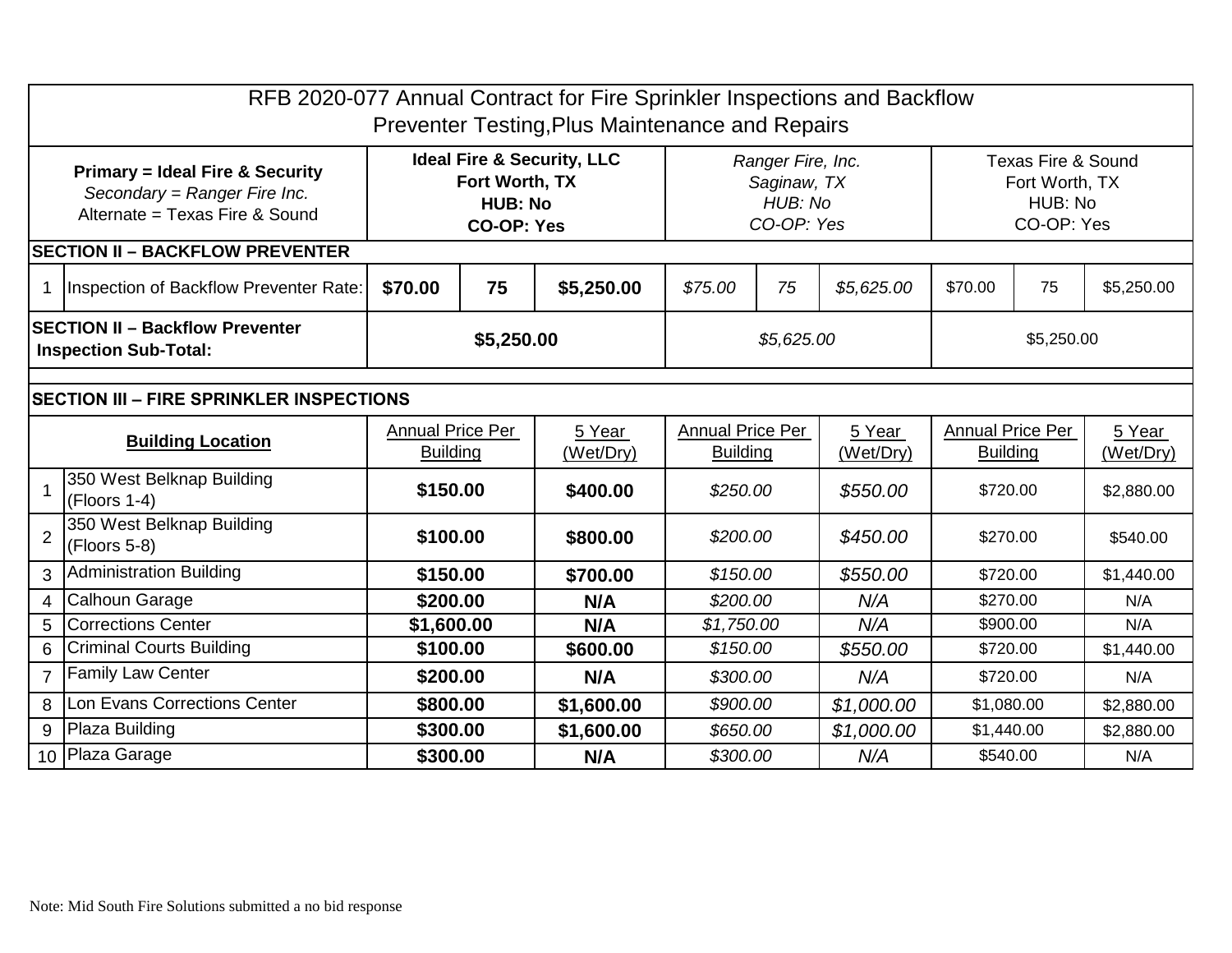| RFB 2020-077 Annual Contract for Fire Sprinkler Inspections and Backflow<br><b>Preventer Testing, Plus Maintenance and Repairs</b> |                                                           |                                                                                                |                     |                                                           |                     |                                                                          |                     |  |  |  |
|------------------------------------------------------------------------------------------------------------------------------------|-----------------------------------------------------------|------------------------------------------------------------------------------------------------|---------------------|-----------------------------------------------------------|---------------------|--------------------------------------------------------------------------|---------------------|--|--|--|
| <b>Primary = Ideal Fire &amp; Security</b><br>Secondary = Ranger Fire Inc.<br>Alternate = Texas Fire & Sound                       |                                                           | <b>Ideal Fire &amp; Security, LLC</b><br>Fort Worth, TX<br><b>HUB: No</b><br><b>CO-OP: Yes</b> |                     | Ranger Fire, Inc.<br>Saginaw, TX<br>HUB: No<br>CO-OP: Yes |                     | <b>Texas Fire &amp; Sound</b><br>Fort Worth, TX<br>HUB: No<br>CO-OP: Yes |                     |  |  |  |
|                                                                                                                                    | Section III - Fire Sprinkler Inspections, Continued       |                                                                                                |                     |                                                           |                     |                                                                          |                     |  |  |  |
| <b>Building Location</b>                                                                                                           |                                                           | <b>Annual Price Per</b><br><b>Building</b>                                                     | 5 Year<br>(Wet/Dry) | <b>Annual Price Per</b><br><b>Building</b>                | 5 Year<br>(Wet/Dry) | <b>Annual Price Per</b><br><b>Building</b>                               | 5 Year<br>(Wet/Dry) |  |  |  |
| 11                                                                                                                                 | <b>Taylor Street Garage</b>                               | \$2,400.00                                                                                     | N/A                 | \$1,800.00                                                | N//A                | \$540.00                                                                 | N/A                 |  |  |  |
| 12                                                                                                                                 | <b>Tim Curry Criminal Justice Center</b>                  | \$400.00                                                                                       | \$1,200.00          | \$650.00                                                  | \$1,000.00          | \$1,440.00                                                               | \$2,880.00          |  |  |  |
| 13                                                                                                                                 | Tom Vandergriff Civil Courts                              | \$400.00                                                                                       | N/A                 | \$750.00                                                  | N/A                 | \$720.00                                                                 | N/A                 |  |  |  |
| 14                                                                                                                                 | Charles F. Griffin Building                               | \$100.00                                                                                       | N/A                 | \$150.00                                                  | N/A                 | \$360.00                                                                 | N/A                 |  |  |  |
|                                                                                                                                    | 15 Cold Springs Jail                                      | \$100.00                                                                                       | \$700.00            | \$150.00                                                  | \$550.00            | \$360.00                                                                 | \$540.00            |  |  |  |
| 16                                                                                                                                 | Dionne Phillips Bagsby Southwest<br>Center                | \$100.00                                                                                       | N/A                 | \$150.00                                                  | N/A                 | \$360.00                                                                 | N/A                 |  |  |  |
|                                                                                                                                    | 17 Green Bay Jail                                         | \$400.00                                                                                       | N/A                 | \$850.00                                                  | N/A                 | \$720.00                                                                 | N/A                 |  |  |  |
| 18                                                                                                                                 | Lancaster Annex                                           | \$100.00                                                                                       | N/A                 | \$150.00                                                  | N/A                 | \$360.00                                                                 | N/A                 |  |  |  |
| 19                                                                                                                                 | Medical Examiner's Office &<br><b>Forensic Laboratory</b> | \$200.00                                                                                       | \$800.00            | \$450.00                                                  | \$1,550.00          | \$720.00                                                                 | \$1,440.00          |  |  |  |
| 20                                                                                                                                 | <b>Miller Avenue Administrations</b><br><b>Building</b>   | \$100.00                                                                                       | N/A                 | \$150.00                                                  | N/A                 | \$360.00                                                                 | N/A                 |  |  |  |
| 21                                                                                                                                 | Northeast Annex                                           | \$100.00                                                                                       | \$500.00            | \$150.00                                                  | \$1,550.00          | \$540.00                                                                 | \$1,080.00          |  |  |  |
| 22                                                                                                                                 | Northeast Courthouse                                      | \$150.00                                                                                       | \$400.00            | \$250.00                                                  | \$1,650.00          | \$540.00                                                                 | \$1,080.00          |  |  |  |
| 23                                                                                                                                 | Northwest Annex                                           | \$100.00                                                                                       | \$300.00            | \$150.00                                                  | \$1,100.00          | \$540.00                                                                 | \$1,080.00          |  |  |  |
| 24                                                                                                                                 | Northwest Sub Courthouse                                  | \$125.00                                                                                       | \$450.00            | \$275.00                                                  | \$550.00            | \$720.00                                                                 | \$1,440.00          |  |  |  |
|                                                                                                                                    | 25 Precinct 1 South Maintenance                           |                                                                                                |                     |                                                           |                     |                                                                          |                     |  |  |  |
|                                                                                                                                    | <b>BUILDING A</b>                                         | \$100.00                                                                                       | \$250.00            | \$300.00                                                  | \$550.00            | \$360.00                                                                 | \$540.00            |  |  |  |